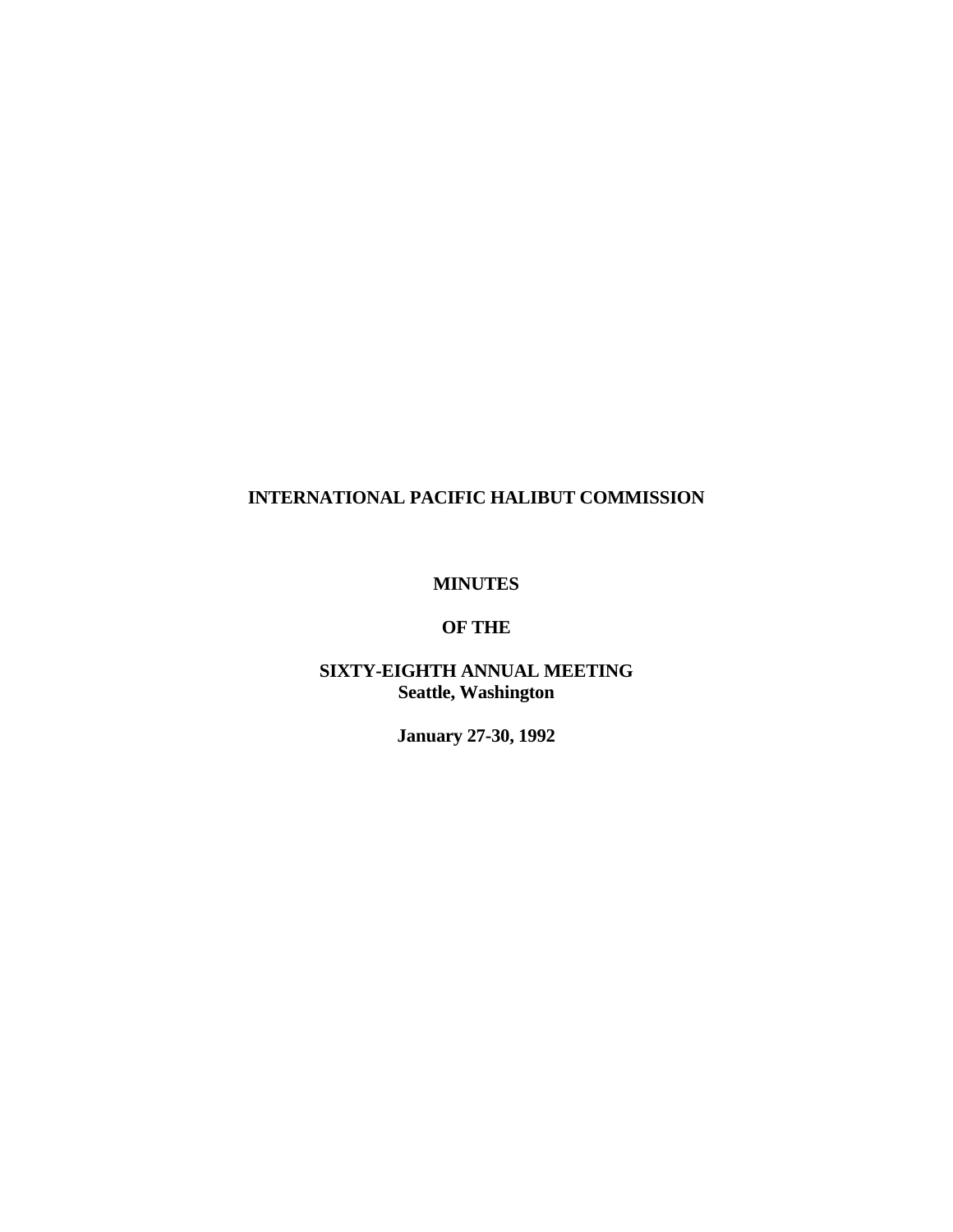## **MINUTES**

### **OF THE**

## **SIXTY-EIGHTH ANNUAL MEETING Seattle, Washington**

#### **January 27-30, 1992**

#### **PARTICIPANTS**

**Commissioners** Steven Pennoyer, Chairman Richard J. Beamish, Vice Chairman Linda J. Alexander Richard Eliason Allan T. Sheppard George A. Wade

Commission Staff Donald A. McCaughran, Director Stephen H. Hoag, Assistant Director Calvin L. Blood William G. Clark Tracee O. Geernaert Heather L. Gilroy Steve M. Kaimmer Michael J. Larsen Gerald A. Lariviere Ian R. McGregor Ana M. Parma Gordon J. Peltonen Phyllis J. Severeid Patrick J. Sullivan Robert J. Trumble Gregg H. Williams

**Advisors** Bruce Leaman Loh-Lee Low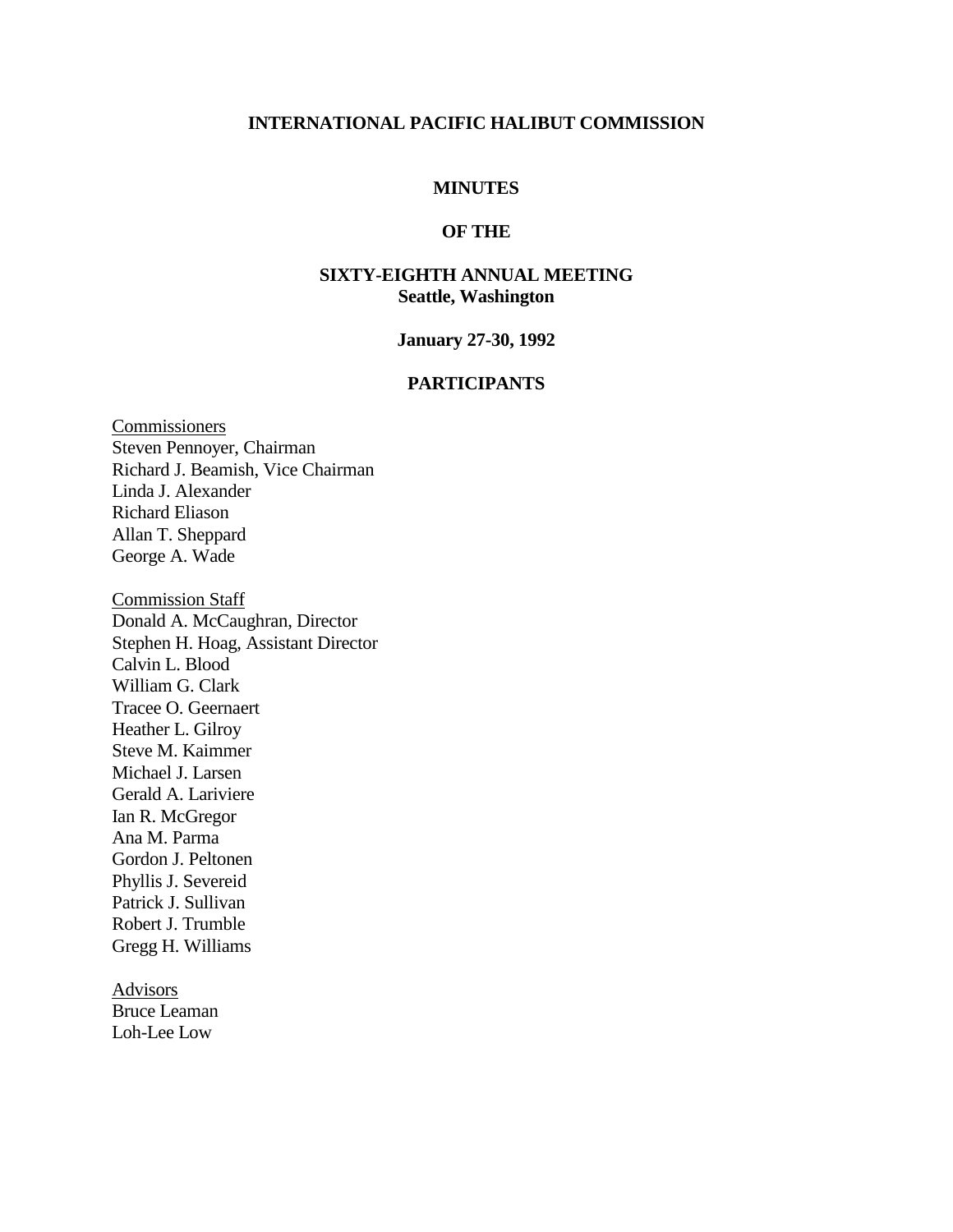this page for

# SCHEDULE OF SESSIONS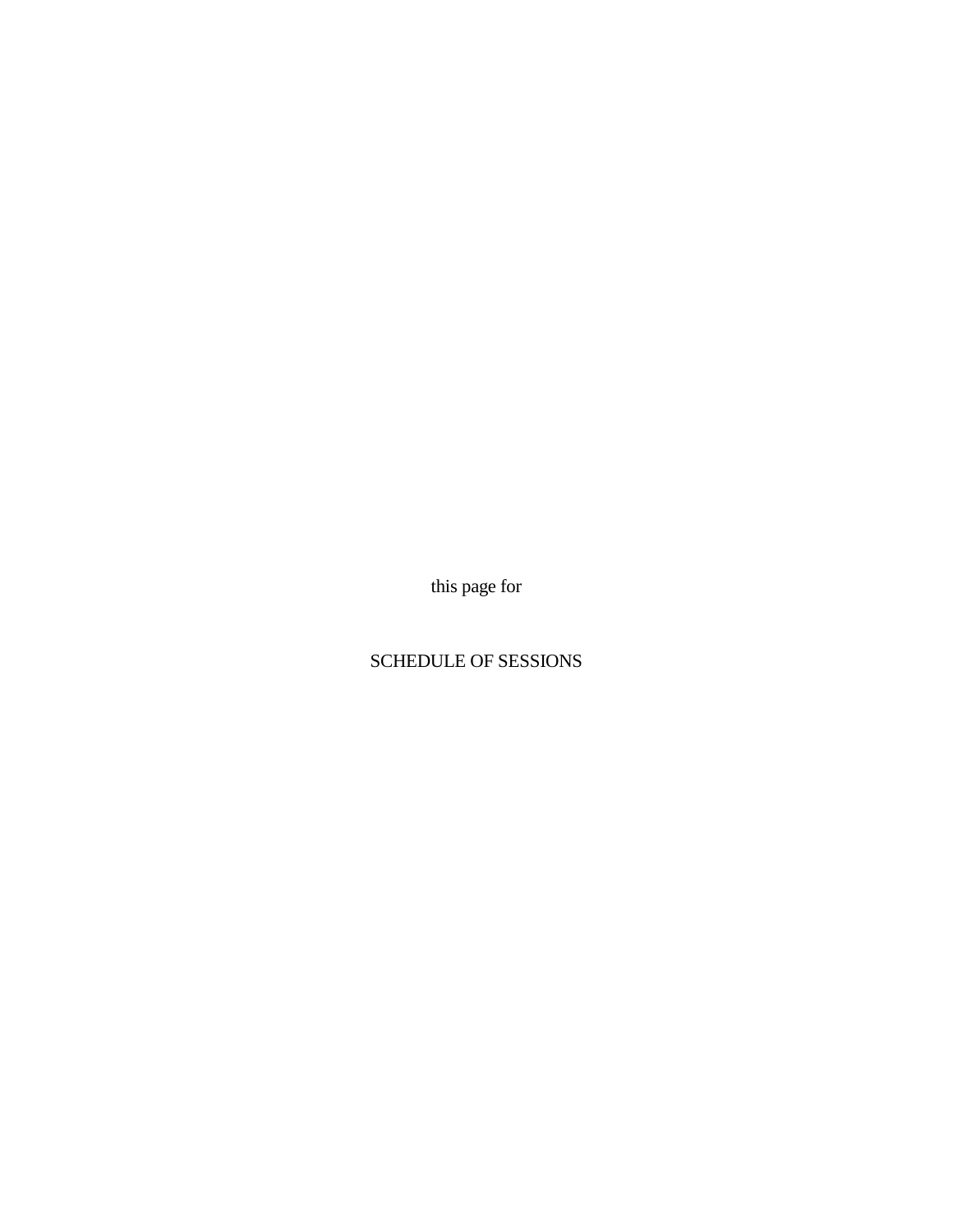this page for

PUBLIC SESSION agenda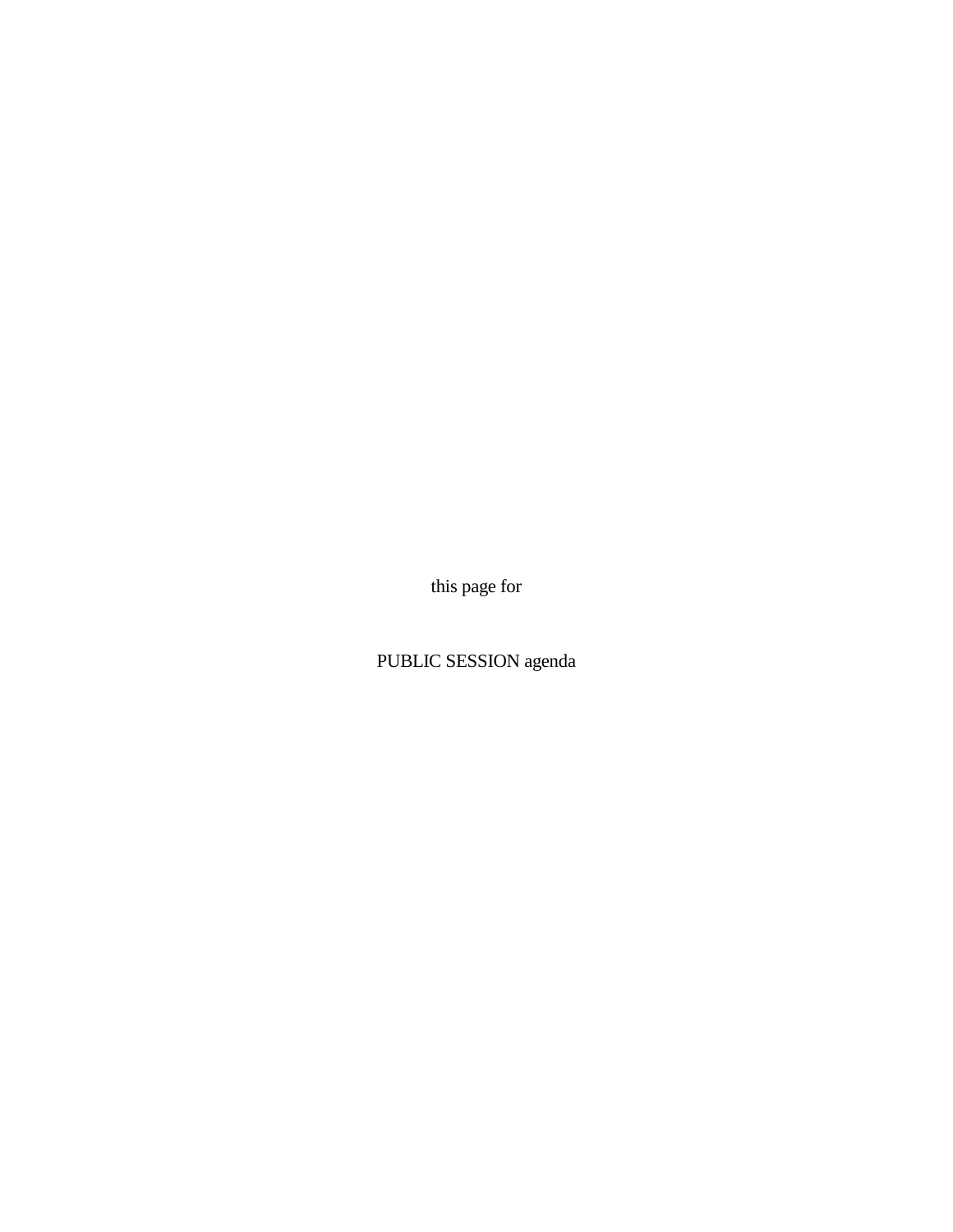#### **SUMMARY OF MAJOR DECISIONS**

### **RECOMMENDED REGULATIONS**

- 1.Approved a catch overage plan for the Canadian Individual Vessel Quota (IVQ) fishery.
- 2.Agreed to encourage both governments to enact reporting requirements with regard to the halibut fishery off the Russian coast.
- 3.Catch limits and fishing period dates were established for all areas.
- 4.The catch sharing plan requested by the Pacific Fishery Management Council for Area 2A was adopted.
- 5.IPHC licensing of Area 2B commercial halibut vessels will be discontinued.

6.Nazan Bay was added as a clearance location for non-resident fishermen in Area 4B.

7.The definition of a "daily bag limit" for the recreational fishery was revised.

8.A 32-inch minimum size limit for the recreational fishery off Canada was adopted.

9.The possession limit in the recreational fishery off Canada was changed to three fish.

### **RESEARCH**

- 1.Approved a total research budget of \$212,000, which included \$50,000 for an observer program for the Canadian trawl fishery. In addition, the Commission approved an expenditure of \$7,500 in support of a regional fisheries symposium if funds are available.
- 2.As analysis of U.S. observer data proceeded during 1992 and issues came up that warrant further analysis, the Commission would attempt to re-allocate funds for those projects and this could take place during a conference call.
- 3.Directed the staff to contact other agencies to obtain better information on the recreational catch.
- 4.Directed the staff to contact other agencies to improve the accuracy of subsistence and other unaccounted removals.
- 5.The Commission instructed the Director to pursue the inviting of a scientist from Russia to the 1993 Annual Meeting.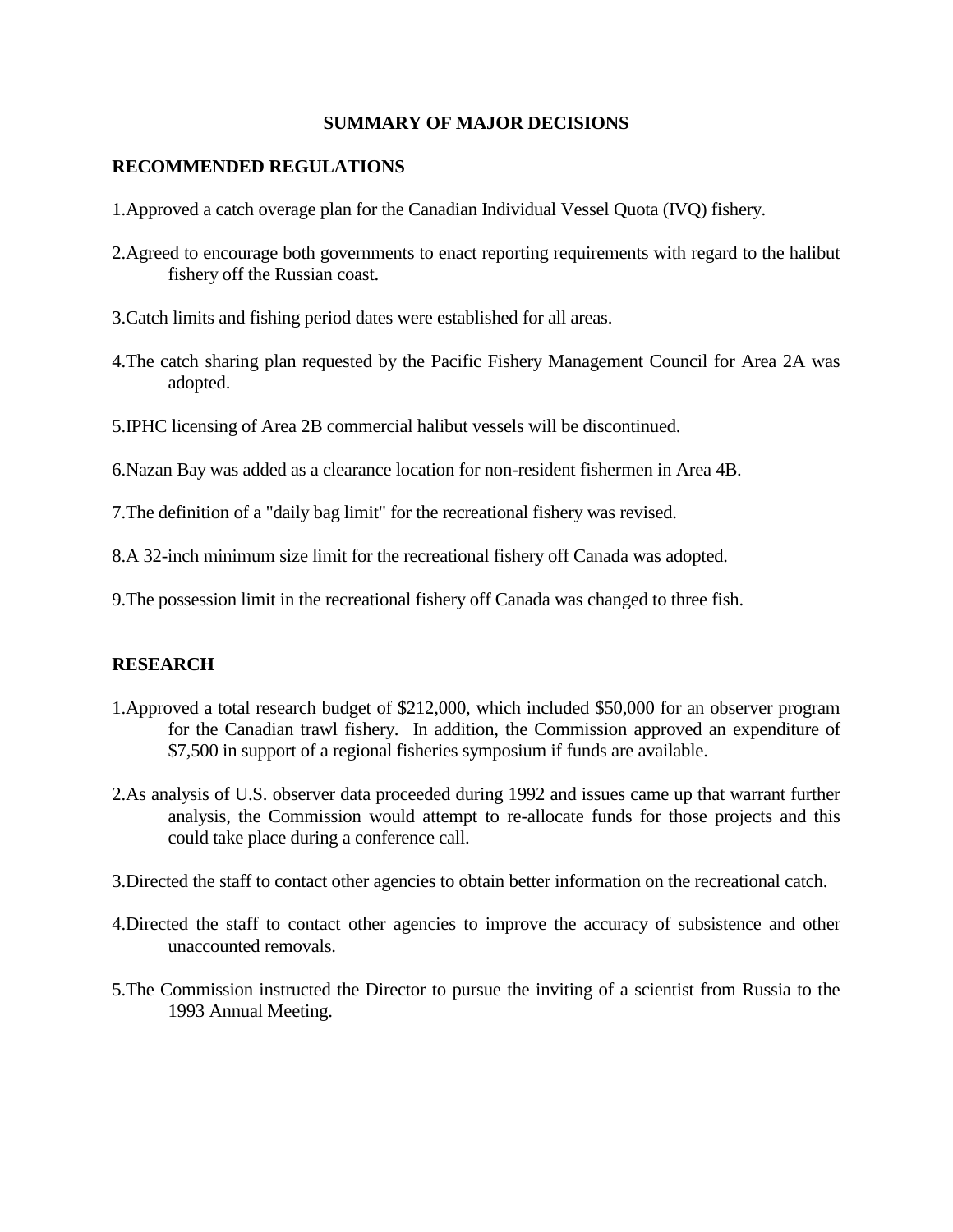## **ADMINISTRATIVE**

- 1.Approved minutes for the 1991 Annual Meeting, Special Bycatch Meeting, and Interim Meeting.
- 2.Approved an amended 1992-1993 budget and U.S. budgets for 1992-1993 and 1993-1994.
- 3.Agreed to retain the firm of Coopers and Lybrand for the 1992 audit.
- 4.Instructed the Director to send letters to the U.S. fishery management councils in support of rationalizing the fishery.
- 5.The Commission agreed to hold the 1993 Annual Meeting during January 25-28 in Vancouver, B.C.
- 6.The Commission's Halibut Bycatch Work Group will hold a meeting in July possibly in Juneau to review bycatch in 1992.
- 7.Dr. Beamish was selected chairman for 1992.
- 8.Mr. Pennoyer was selected vice-chairman for 1992.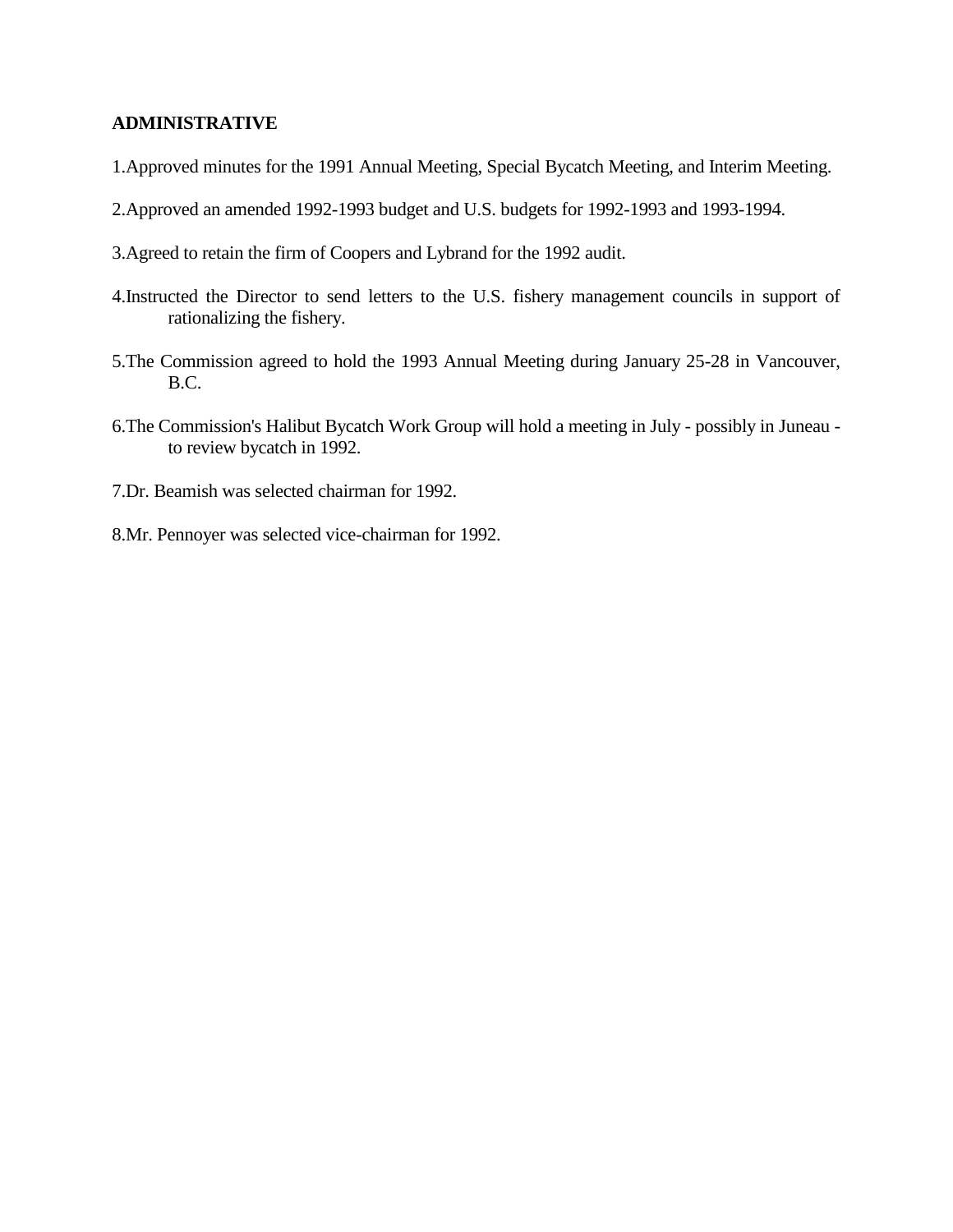### **MINUTES OF THE SIXTY-EIGHTH ANNUAL MEETING**

#### **Seattle, Washington**

# **ADMINISTRATIVE SESSION - Monday, January 27, 1992**

The meeting was convened by Chairman Pennoyer at 8:30 a.m. The agenda was reviewed and no changes were made.

A brief discussion ensued of the reports to be given by the staff in the Public Session scheduled for the afternoon. Dr. McCaughran presented the Blue Book which contained all the staff reports and which will be available to the public at the session. Dr. Sullivan distributed a chart which illustrated effects of the changes made to this year's stock assessment.

In administrative matters, the Commission adopted the minutes of the 1991 Annual Meeting, the minutes of the Special Bycatch Meeting held in July, 1991, and the minutes from the Interim Meeting in November, 1991.

Mr. Lariviere reviewed the financial report for fiscal year 1991-1992 for the Commission. Dr. Wade noted that the Commission expenses were within one percent of the overall budget for the year, with which he was quite pleased. Mr. Lariviere reviewed the status of working funds and budgets for 1992-1993 and 1993-1994. He noted a decrease by the United States and Canada in the 1992-1993 budget and submitted an amended budget, which was approved by the Commission. The director discussed the amended 1992-1993 budget and the possible need for a research program line item. Mr. Lariviere also reviewed the 1992-1993 budget for the Commission. The staff advised the Commission that an Individual Fishery Quota (IFQ) program for the halibut fishery off Alaska would likely increase the cost of sampling, perhaps substantially.

The Commission's U.S. budgets for 1992-1993 and 1993-1994 were also discussed. It was noted that a reduction in research programs would probably be necessary if the U.S. budget is not 100% funded. The U.S. budgets were approved without objection.

Concerning the annual audit, it was decided to retain the firm of Coopers and Lybrand for 1992. A brief discussion of the fee concluded that the fee was reasonable and not inappropriate.

The status of the pension funds was discussed and Mr. Lariviere indicated that the pension funds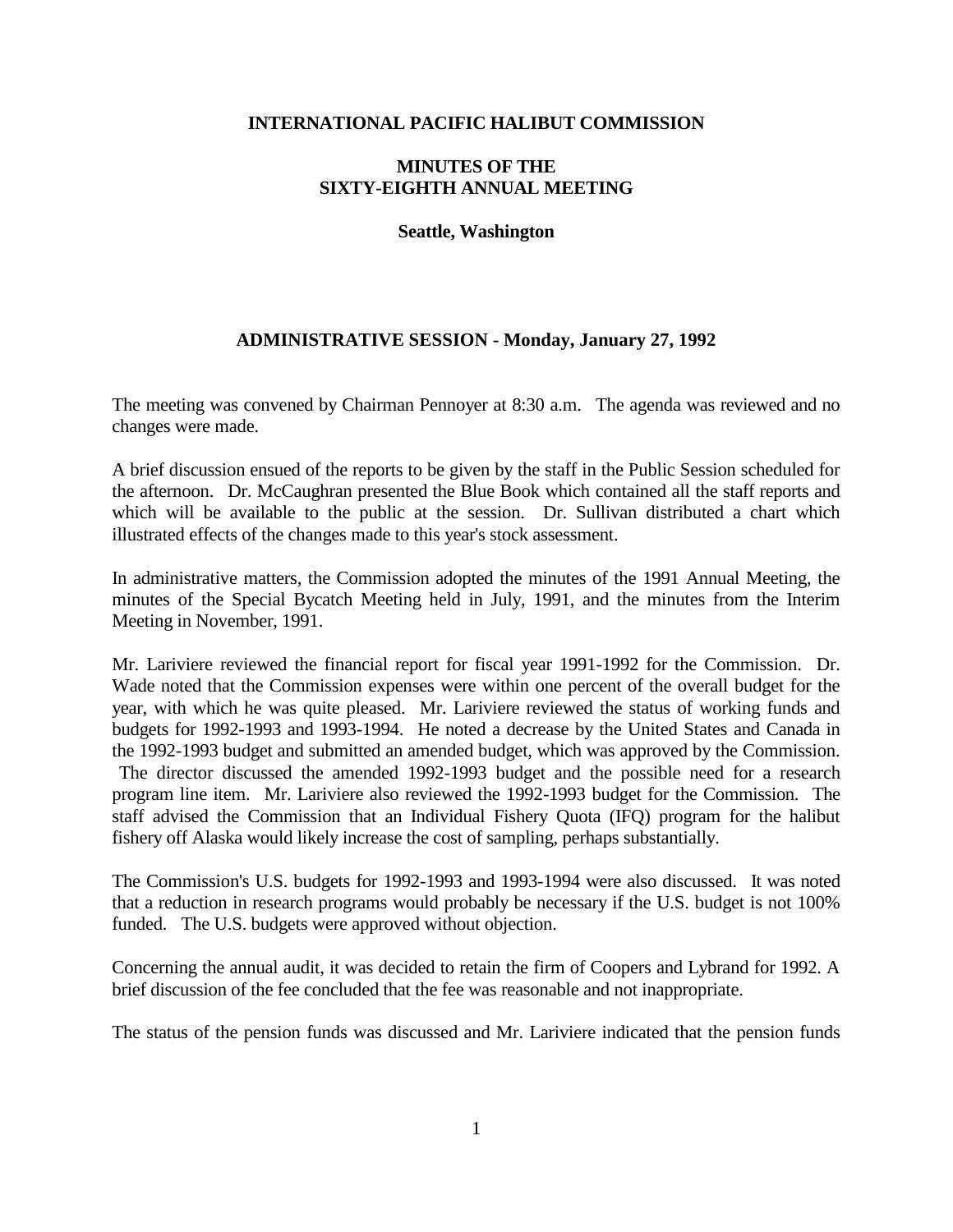continue to be over-funded. The Commission discussed the probable need to resume contributions at some future date and that this be added to the Commission's budget so it is not caught off-guard and unable to fulfill its obligations. The staff proposal for early retirement incentives were also discussed. Mr. Lariviere reported that the Pension Society informed him it was not possible to institute such a program unless all U.S. commissions adopted a similar program. Since this proposal is not coming forth from all commissions, the proposal will be dropped.

Several areas of research were discussed with the staff. Dr. Sullivan described the changes to the assessment procedures. The inclusion of subsistence catches in the assessment was also discussed, which lead to a discussion of the nature of this type of removal and the need for reliable and accurate estimates. On another topic, Dr. Beamish distributed a document which detailed Russian research on Pacific halibut found off the Russian coast in the western Bering Sea. Further discussion of this topic was scheduled for tomorrow. The morning session was then adjourned.

#### **PUBLIC SESSION - Monday, January 27, 1992**

Chairman Pennoyer called the session to order and delivered his opening remarks, including the introduction of government advisors and retired commissioners in attendance. On behalf of the U.S. National Marine Fisheries Service (NMFS), Mr. Pennoyer presented past commissioner Mr. Gordon Jensen a plaque of commendation in recognition of his long history of involvement in the halibut fishery.

Mr. Pennoyer then asked Dr. McCaughran to proceed with the staff reports. Ms. Heather Gilroy reported on the 1991 fishery, Dr. Robert Trumble spoke of the status and research underway concerning halibut bycatch in other fisheries, Dr. William Clark reported on the changes in the average weight of halibut among areas of the coast and the effect on catch limits and stock assessment, and Dr. Sullivan reviewed this year's stock assessment. Lastly, Mr. Hoag presented the staff's proposals for catch limits and other regulations for the 1992 season.

Following a short break for coffee, the meeting was opened for questions or presentations from the floor. Questions were directed towards several topics: (1) the fishing period limits proposed by the staff; (2) the fishery for Pacific halibut occurring off the coast of Russia and lack of reporting requirements and information on catch levels; (3) halibut bycatch occurring in groundfish fisheries off Alaska and Canada; (4) a lack of action by the North Pacific Fishery Management Council (NPFMC) to reduce halibut bycatch by 10% per year as recommended by the Commission's Halibut Bycatch Work Group; (5) discard mortality rates for halibut bycatch; (6) rationale for the staff-proposed catch limits for Areas 2A, 2B, and 2C; (6) bag and possession limits for recreational fishermen; (7) allowances for retention of incidentally caught halibut in the troll fishery; (8) the proposal for an IFQ fishery for halibut off Alaska; (9) the need for information on Bering Sea stocks, especially on the relationship between the eastern and western Bering Sea components; (10) several comments regarding the addition of Russia to the Halibut Convention; (11) the 1991 Individual Vessel Quota (IVQ) fishery off Canada.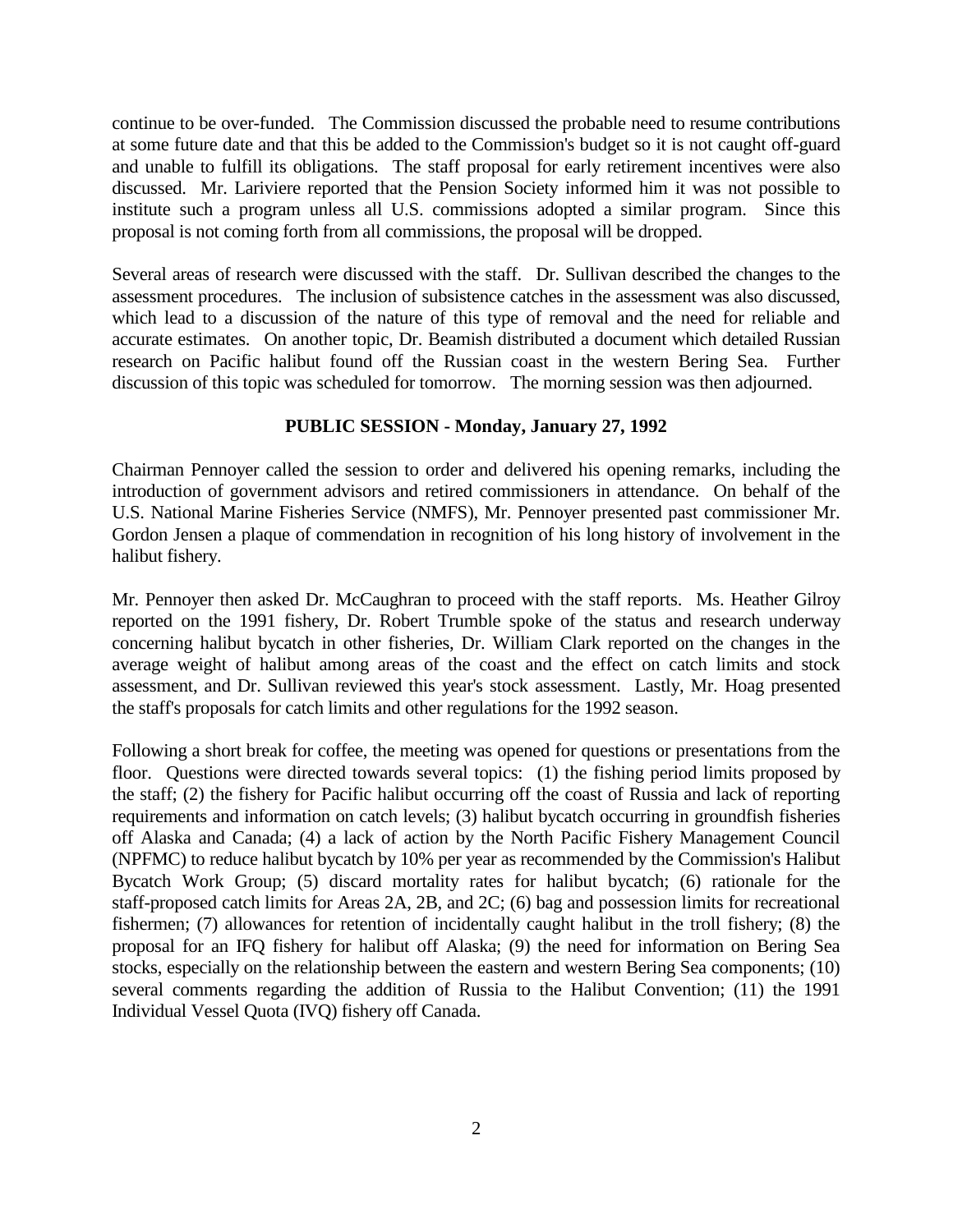#### **ADMINISTRATIVE SESSION - Tuesday, January 28, 1992**

The Commission started the session by reviewing the proposed 1992 research plan with Drs. Sullivan and Trumble. Following Dr. Sullivan's presentation of assessment projects, Dr. Trumble outlined the proposed bycatch studies. Funding of the Area 2B observer program was discussed and Dr. Beamish spoke to the current status of the Department of Fisheries and Ocean's (DFO) program and the new focus on an observer program. Under the topic of biological studies, it was noted that funding was no longer needed for several studies. On a related topic, Dr. Beamish briefed the Commission on the proposed new management agency for Canada's west coast fisheries. Dr. McCaughran outlined a request for partial funding of \$7,500 for a regional fishery symposium, which the Commission approved if the funds are available. Dr. Beamish briefed the Commission on the status of PICES and its ratification.

The Commission proceeded with the discussion of funding and prioritization of research projects. The Commission agreed to provide \$50,000 to Canada for observer work from the 1992-1993 fiscal year budget. It was also agreed that as analysis of U.S. observer data proceeded during 1992 and issues come up that warrant further analysis, the Commission would attempt to re-allocate funds for those projects and this could take place during a conference call. Finally, there was a motion to approve the budget and it was adopted unanimously. In summary, the Commission approved a total research budget of \$212,000, which included (1) dropping the halibut rearing project (\$20,000) and (2) the addition of \$50,000 for an observer program for the Canadian trawl fishery. Also, the Commission approved an expenditure of \$7,500 in support of a regional fisheries symposium if funds are available.

After a short break for coffee, the Commission discussed several topics. First, the staff reviewed the sport fishery based in Neah Bay, Washington operating in Canadian waters. Second, Dr. McCaughran lead a discussion on possible future reductions in halibut size limits.

Next, Mr. Bruce Turris of DFO gave a report on the 1991 IVQ fishery for halibut off Canada. Costs of monitoring and enforcement were reviewed. Follow-up questions focused on transferability and stack-ability of quota on vessels. Additional discussion took place on the catch overage plan that has been developed by the staff and DFO. It was decided that IPHC regulations would provide a general reference, but the specifics would be left to DFO. On a related topic, the Commission discussed the staff proposal to discontinue licensing of Canadian commercial halibut vessels. Final action would be taken in the Thursday session. The Commission also heard a report on the status of the plan for an ITQ program for the Alaska fishery.

Ms. Eileen Cooney, NOAA General Counsel, Northwest Region, briefed the Commission on the status of the Makah Indian lawsuit. She indicated that oral arguments are scheduled for February 10, with a decision shortly thereafter. Ms. Cooney also mentioned that there has been an agreement on inter-tribal allocation.

Discussion returned to the sport catch by American fishermen in Canadian waters. The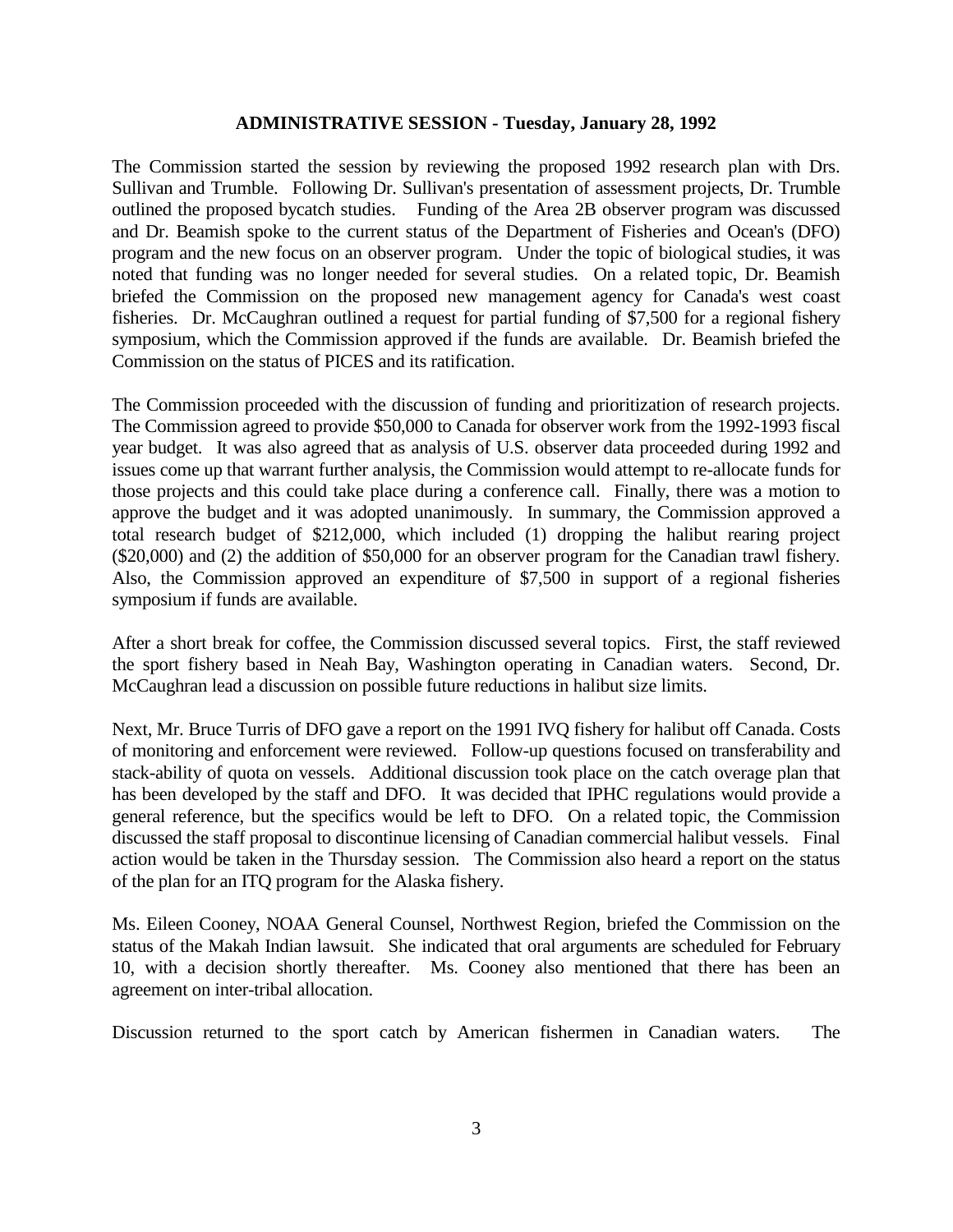discussion focused on the charter boat fishery in Alaska and the use of mandatory log books and mandatory licensing. Mr. Gary Saunders, Alaska Department of Fish and Game (ADF&G), briefed the Commission on the department's program for the sport fishery currently under development. Mr. Pennoyer requested that staff send letters to agencies involved with halibut sport catch statistics, notifying them that IPHC is reviewing the need for improved accuracy in catch reporting in the coming year.

An extended discussion occurred concerning the halibut fishery by U.S. fishermen off the Russian coast this past winter. The staff proposed several research projects to gain an understanding of the relationships to the eastern Bering Sea. Dr. McCaughran mentioned a letter that he expects to send to the Director of the Lab in Vladivostok. Mr. Pennoyer mentioned that efforts are being made by several agencies to contact Russian agencies. He noted the work of the Intergovernmental Consultative Committee (ICC), which is coordinating U.S. and Russian fisheries research in the Bering Sea. Mr. Pennoyer also mentioned the work of PICES and noted a meeting to be conducted in about a month in Seattle with Russian representatives over fisheries matters of mutual concern. Dr. McCaughran agreed to prepare a report for the Commission to brief them on his discussions with Russian scientists. Dr. Beamish reviewed a book that he had obtained on a recent visit to the Soviet Union and the halibut research that it contains. Dr. Low also briefed the Commission on cooperative Japanese/Soviet longline surveys conducted the last few years and the possibility of obtaining reports through the International North Pacific Fisheries Commission (INPFC). The next issue was a possible invitation to the Russian Government to join the Halibut Convention. There was some discussion of what it would entail, how to go about it, and the justification for such an invitation. The Commission decided that no action would be taken at this time.

Another issue on this topic was a request in the public session for the Commission to pass regulations affecting catches landed in U.S. or Canada of fish caught in Russian waters. Mr. Pennoyer commented that effort is already under way to provide regulations for catch reporting, permitting, and clearances for vessels in this fishery. He thought the regulations would be coming forth rather quickly. Legal interpretation of the Halibut Convention indicates the Commission probably does not have jurisdiction over fish caught outside of Convention waters, so there is not much the Commission can do. Mr. Jon Pollard, NOAA General Counsel, Alaska Region, reviewed the Commission's jurisdiction of authority that is found in the Convention. Dr. McCaughran was asked to include an inquiry about management strategies for the halibut stocks off Russia in his letter to Russian authorities.

Concerning bycatch management, the national sections exchanged reports on bycatch measures during 1991 and 1992 and each section reviewed its report with the Commission. Dr. Beamish presented to the Commission two additional reports on bycatch research in the Canadian zone, the first being a discard study summary report and second a proposal for bycatch monitoring program for 1992-1993.

The Commission heard an enforcement report from Mr. Dave Flannagan and Mr. Forrest Carvey of the National Marine Fisheries Service. Mr. Flannagan outlined an investigation of fresh halibut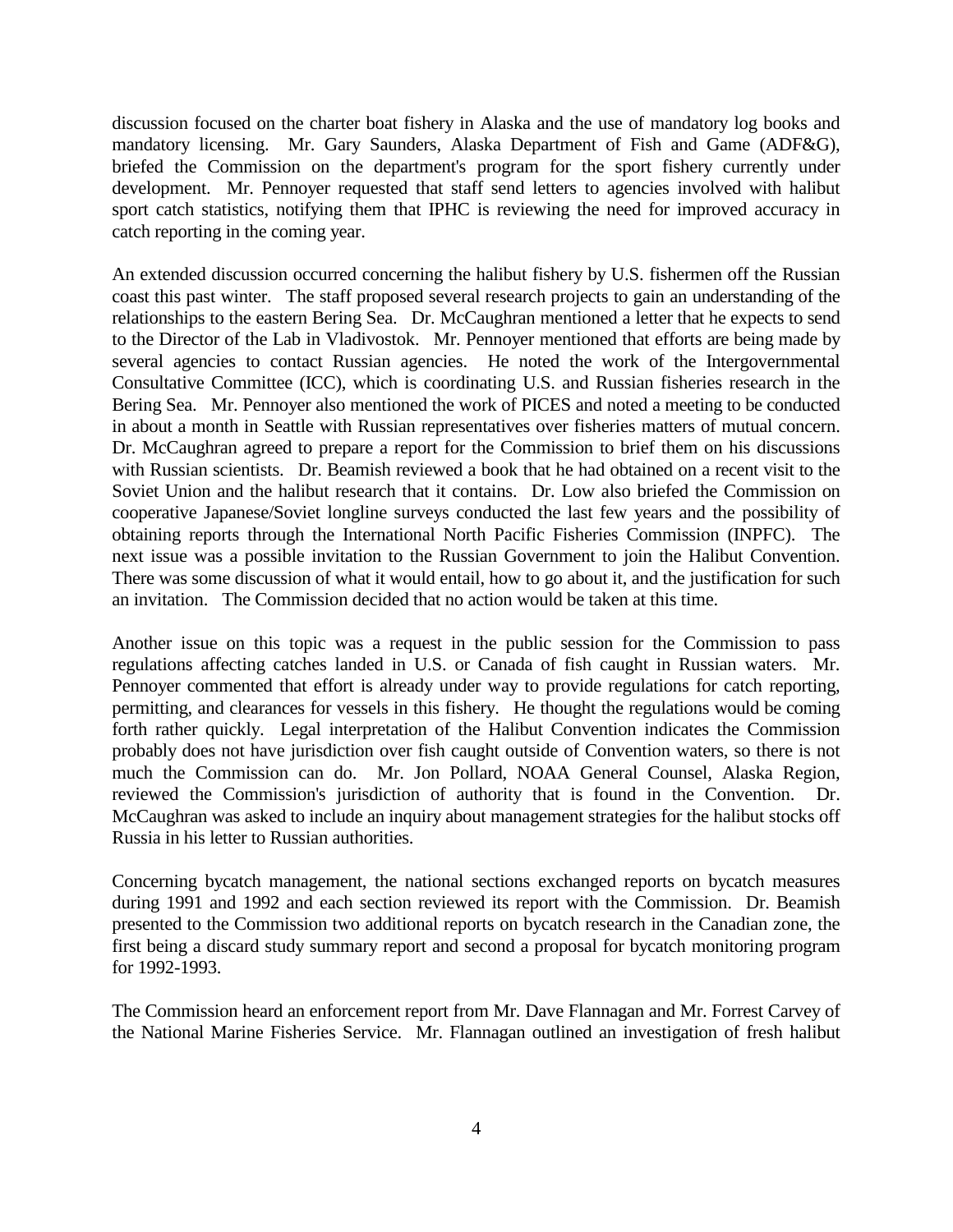being sold illegally in restaurants and his efforts with the investigations of halibut caught in the Russian zone. Follow up questions centered on the general enforcement problems with all Bering Sea fisheries, including the check in and check out provisions for the U.S. Area 4 fishery.

A brief discussion took place on the format of the Commission annual reports. Dr. McCaughran reviewed the changes made in the 1990 Annual Report. It was generally agreed that the new format represents an improvement.

The Commission returned to a discussion of the staff's stock assessment for 1992. Several issues were addressed, including the effect on an area's catch limit if the previous year's limit was exceeded, the effect of lowering the size limit on Area 2B catch limits, the effect of adopting the 1991 catch limits for 1992, and the effect of setting catch limits for 1992 lower than the limits recommended by the staff. The staff was requested to prepare a report that would analyze the impact of fishing for one to two years at a reduced level in an attempt to "stockpile" fish, then fishing at a higher rate in the third or fourth year. Trends in halibut abundance as indicated by NMFS trawl surveys were discussed by Dr. Clark. The effect of the 1987 year class on catches in upcoming years was also discussed.

An extended discussion occurred on the subject of subsistence catches. Dr. McCaughran explained the relationship between sport catches and subsistence harvests. Mr. Pennoyer presented additional information on the amount that is taken with rod and reel and with longline gear, based on an ADF&G study. Substantial discussion ensued over what constitutes subsistence catch and what constitutes sport catch. It was agreed that there is a need for an accurate accounting of removals and that staff should refine estimates of subsistence harvest. Dr. McCaughran indicated the staff will get in contact with ADF&G in an attempt to refine the subsistence harvest estimates.

#### **ADMINISTRATIVE SESSION - Wednesday, January 29, 1992**

The session was called to order by the Chairman. The discussion returned to the subsistence issue. While it was agreed that most of the halibut taken by rod and reel are reported by ADF&G in the recreational catch figures, an unreported catch occurs in the form of fish taken home from other commercial fisheries. Mr. Gary Sanders reviewed ADF&G efforts towards estimating subsistence and indicated he will confer with the Commercial Fish Division staff to further understand monitoring of subsistence catches. Dr. McCaughran indicated the IPHC staff could inquire about take-home fish during the log book sampling interviews.

Mr. Pennoyer noted for the record that there are several estimates of subsistence catch and it is not well understood what they represent, making it difficult to include a best estimate of subsistence removal when setting the 1992 commercial fishery catch limits. There was general agreement that there is an unreported catch occurring, but it is unclear exactly how much. There was also general agreement that it is more appropriate to refer to this type of removal as "personal use". The staff was instructed to provide estimates of the "personal use" harvest in future years.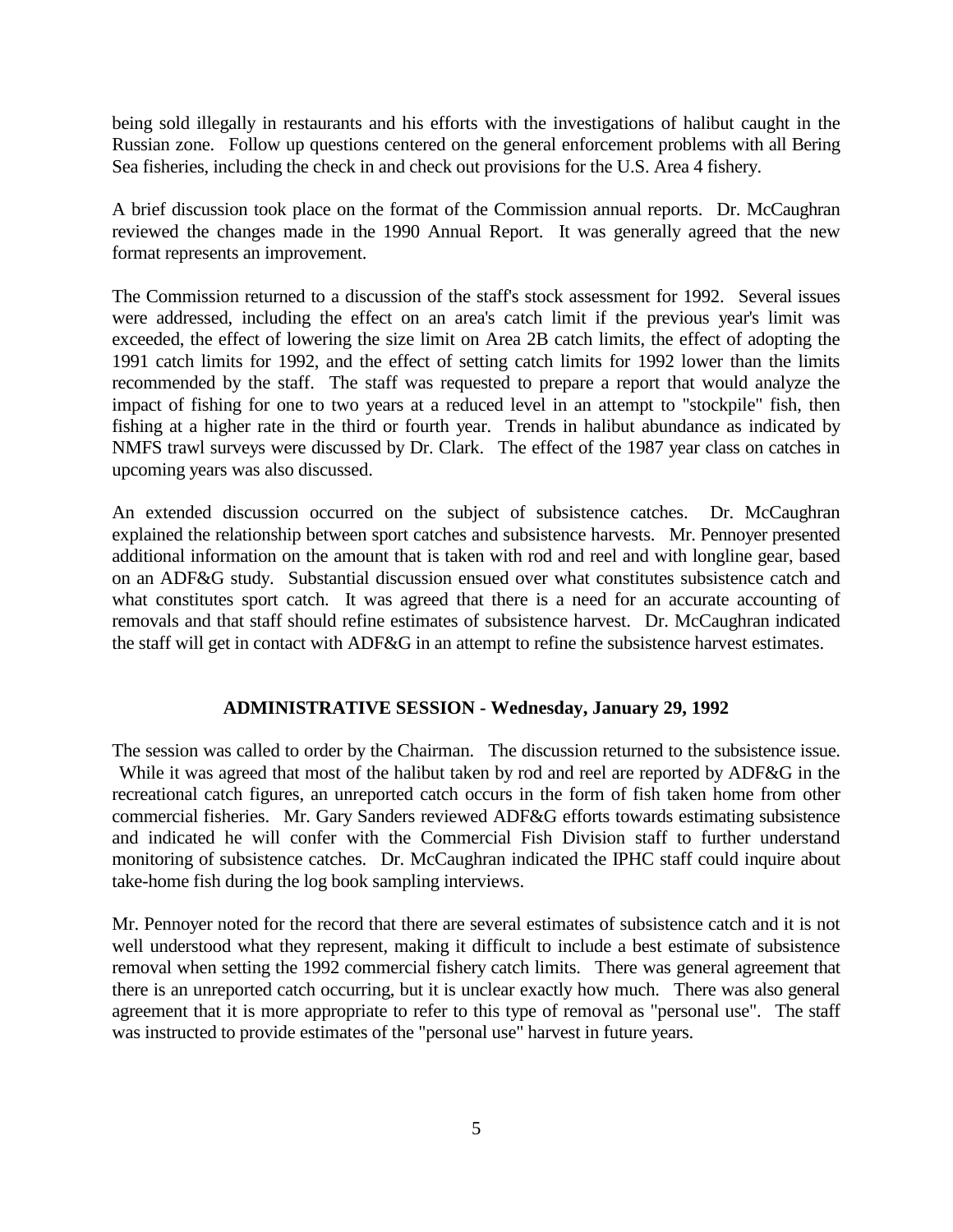The Commission next discussed the regulatory proposals made by staff and various industry participants. There was substantial discussion over the staff's proposed trip limits for Area 4, particularly the justification for the specific amounts and how they were derived.

Following a break for coffee, the overage plan for the Canadian IVQ fishery was discussed. It was recommended the Commission adopt the overage plan in principal only. This recommendation is being reviewed by legal staff, who will report back to the Commission at a later session.

Dr. Beamish presented a Canadian proposal addressing bycatch in its trawl fishery. The proposal includes a target of one million pounds of bycatch mortality, down from the current level of 1.5 million pounds, although there is no projected time table for achieving this goal. DFO intends to have measures in place to achieve the target by January, 1993. Dr. Beamish and Mr. Pennoyer agreed to hold a meeting of the Commission's Halibut Bycatch Work Group in July, possibly in Juneau, to review bycatch in 1992.

The Commission instructed the Director to invite a scientist from Russia to the 1993 Annual Meeting to advise and consult the Commission on the Russian fishery and resource, with the Commission covering the travel cost.

On other matters, the Commission discussed the procedures for the joint meeting with the Conference Board scheduled for later in the day. Also discussed was an agenda for the public meeting on Thursday. The Commission agreed to hold the 1993 Annual Meeting during January 25-28, in Vancouver, B.C. They also reviewed proposed language for the letter to governments pertaining to the fishery operating off Russia. A brief discussion ensued over the sizes of fish being retained by vessels in this fishery and the amount of fish landed and reported. The Commission also received a report by the Bristol Bay Halibut Cooperative and discussed the amount of sublegal fish taken and released in the Area 4E Bristol Bay fishery. The meeting was then adjourned for lunch.

Following the lunch break, the Commission took up the catch sharing plan requested by the Pacific Fishery Management Council for Area 2A. Mr. Joe Scordino, NMFS, described the composition of the plan and noted that the treaty Indian fishery share was actually composed of two parts - a ceremonial and subsistence (C&S) portion of 10,000 pounds and the commercial fishery portion which comprised the remainder. He stated that the 10,000 pounds is a goal which will actually be tabulated at the end of the C&S fishery. Dr. Beamish asked the staff about the status of studies on Area 2A bycatch. Mr. Scordino also responded with the status of the Pacific Council's efforts at establishing observer programs for domestic fisheries in Area 2A. The meeting was adjourned and everyone moved to the joint meeting with the Conference Board.

#### **COMMISSION/CONFERENCE BOARD SESSION - Wednesday, January 29, 1992**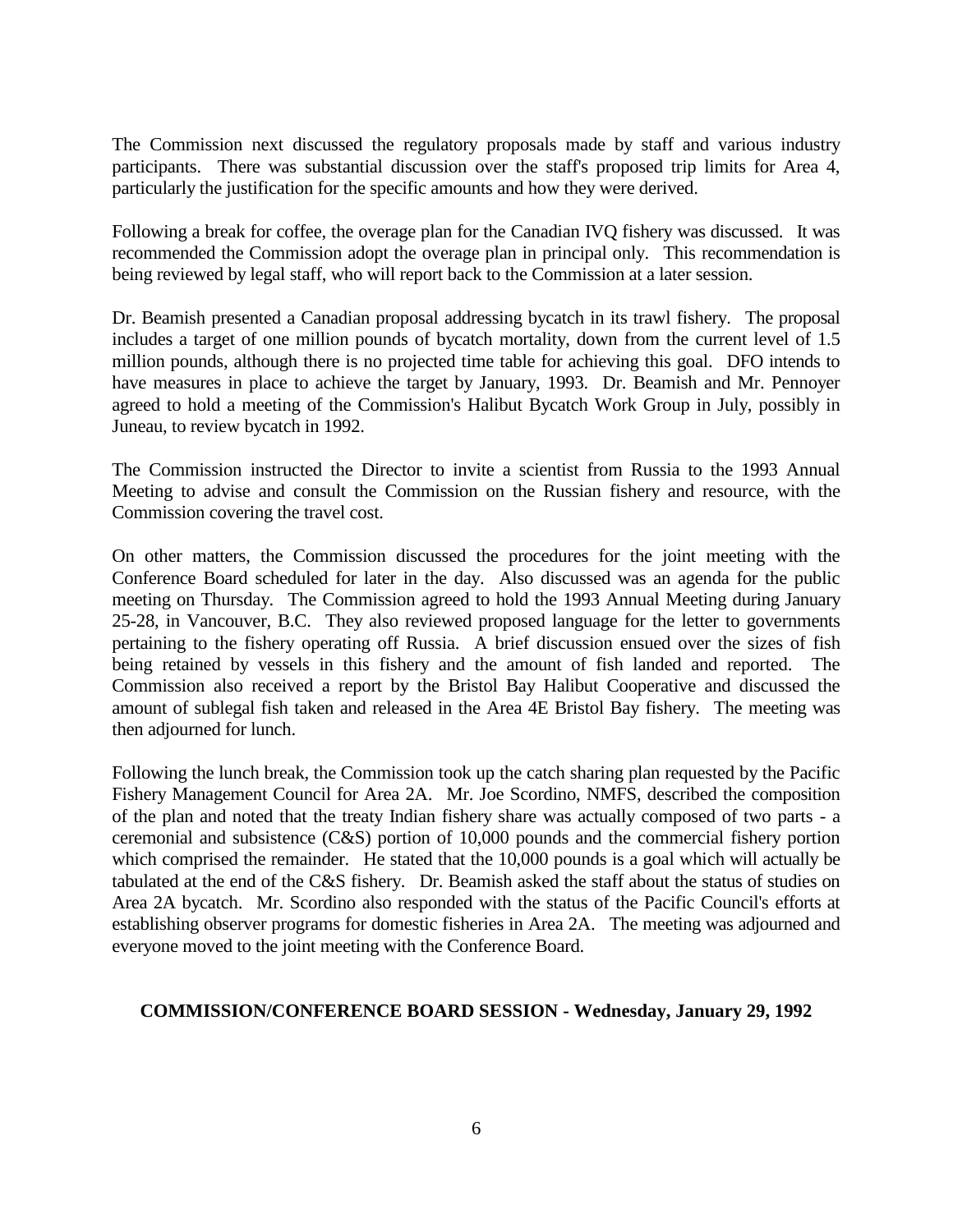The results of the Conference Board deliberations were reported to the Commission by Mr. Bob Alverson and Mr. Phil Eby, Co-Chairmen of the Conference Board. The recommendations of the Conference Board are contained in the Conference Board minutes, which are appended to these minutes. Mr. Alverson noted the Conference Board requested the Commission support the Pacific Council's efforts in developing an individual quota system for the commercial and recreational fisheries off the Pacific Coast. Following that discussion, the Commission adjourned its joint meeting with the Conference Board.

#### **ADMINISTRATIVE SESSION - Wednesday, January 29, 1992**

The Commission reconvened the Administration Session to review the recommendations of the Conference Board. The Commission discussed the Conference Board's catch limit recommendation for Area 2B and their recommendations for fishing period limits in Areas 4D, 4C, and 4B. Concern was expressed for the fishing period limits recommended by the Conference Board, which were larger than those proposed by the staff. The Commission reviewed draft language from legal staff regarding adoption and inclusion of the catch overage plan for the Area 2B IVQ fishery. Mr. Pennoyer read the proposal into the record. In addition, there was discussion of a modification to the proposal to include a minimum poundage requirement.

Mr. Eliason requested that the staff prepare a set of fishing period limit options for a 24-hour and 48-hour clean-up fishing period in Area 2C. After discussion, it was agreed that the staff would prepare the aforementioned options and distribute to the Commission prior to their usual telephone conference call.

The Commission also discussed the Conference Board's proposals for changing the Canadian recreational fishery possession limit and closure of Swiftsure Bank to all halibut fishing. The effects of these, plus adding a size limit to the Canadian recreational fishery, was largely unknown because of a lack of data. Dr. McCaughran stated that the staff would be examining the effect of this change in recreational fishery regulations during 1992.

After a break for coffee, the Commission resumed its discussion of the Conference Board's recommendations and briefly discussed the Conference Board request for Commission support of bycatch limitation measures for the Canadian trawl fishery operating in Area 2B. They also looked at a draft of the News Release which contained relevant information decided thus far in the meeting.

### **COMMISSION/PUBLIC SESSION - Thursday, January 30, 1992**

The chairman called the meeting to order. Catch limits were adopted at the level requested by the Conference Board for all areas, except for Area 4C and 4D, where the staff recommendations were adopted. The Area 2A catch sharing plan requested by the Pacific Fishery Management Council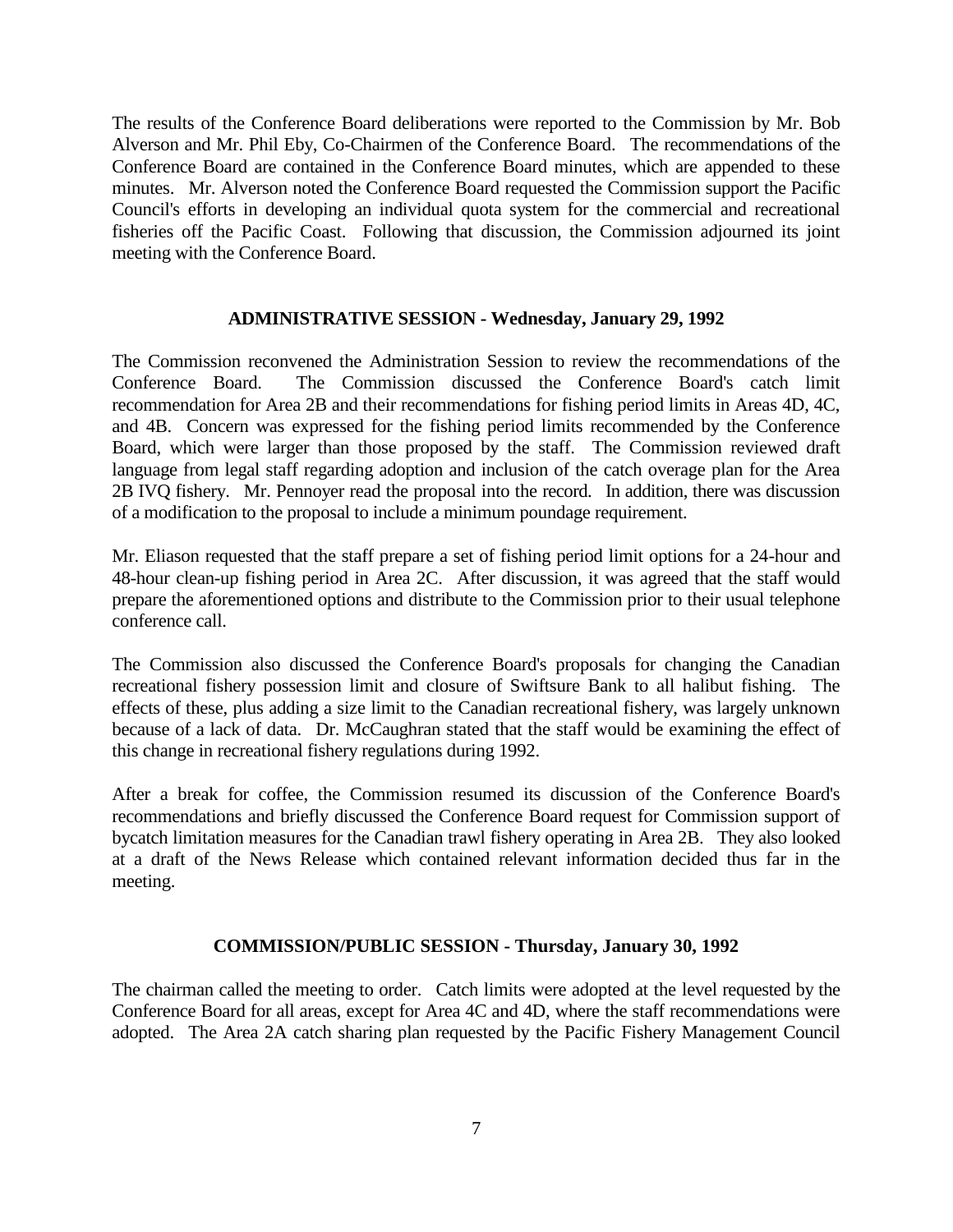was adopted as presented. Season dates were adopted for all areas as recommended by the Conference Board, with some minor exceptions. Notable was that all cleanup fishing periods for Area 2C, 3A, and 3B would be 48 hours in length, rather than 24 hours as suggested by the Conference Board. Also, the Commission noted that it had received advice from legal counsel that the Conference Board season recommendation for Area 4B was not within the Commission's authority. A modified proposal for Area 4B was then put forth by the staff and adopted by the Commission. Regarding Area 4E, it was noted that provisions are already in effect for transferring unused quotas, clearances, and trip limits.

The Commission allowed the staff flexibility to determine appropriate fishing period limits for the Area 2A non-treaty commercial fishery after the staff gathers as much information as possible prior to the opening. Area 2A fishermen will be notified of the limit at that time. The Commission also gave the staff allowances to implement fishing period limits in the August 6 fishing period in Area 4A.

Mr. Pennoyer noted the need for better interaction between the Commission and the Conference Board to be able to discuss Conference Board recommendations which are viewed as not workable or need for further explanation. He suggested perhaps a rescheduling of sessions or some other means of improving communications.

In other decisions, the Commission adopted regulatory language to implement the catch overage plan for the Canadian IVQ fishery. Also in regards to Area 2B, licensing of commercial halibut vessels by IPHC will be discontinued. A set of changes to the Area 4 clearance requirements was approved. In addition, Nazan Bay was added as a clearance location for non-resident fishermen. The definition of a daily bag limit for the recreational fishery was revised as proposed by staff.

A Conference Board recommendation for a setline survey in Area 2A was not approved due to a lack of research funds. Recognizing the need for better information on the Area 2A stock, the Commission instructed the staff to prepare a report on the ramifications of conducting a setline survey in Area 2A, i.e., costs, personnel requirements, time involved, etc.

A proposal by the Conference Board to close the Area 2B portion of Swiftsure Bank, which straddles Areas 2A & 2B, was not acted upon because it was viewed as a Canadian domestic issue.

Following much discussion, the Commission approved a 32-inch minimum size limit for the Canadian recreational fishery. Further, the possession limit was changed to three fish.

With regards to the halibut fishery off the Russian coast, the Commission agreed to encourage both governments to enact the necessary reporting requirements as quickly as possible and to send staff to Russia. The U.S. section agreed to bring this issue up at the meeting of the ICC between U.S. and Russian scientists scheduled for this summer.

On bycatch issues, Mr. Pennoyer informed those in attendance that the Commission has agreed to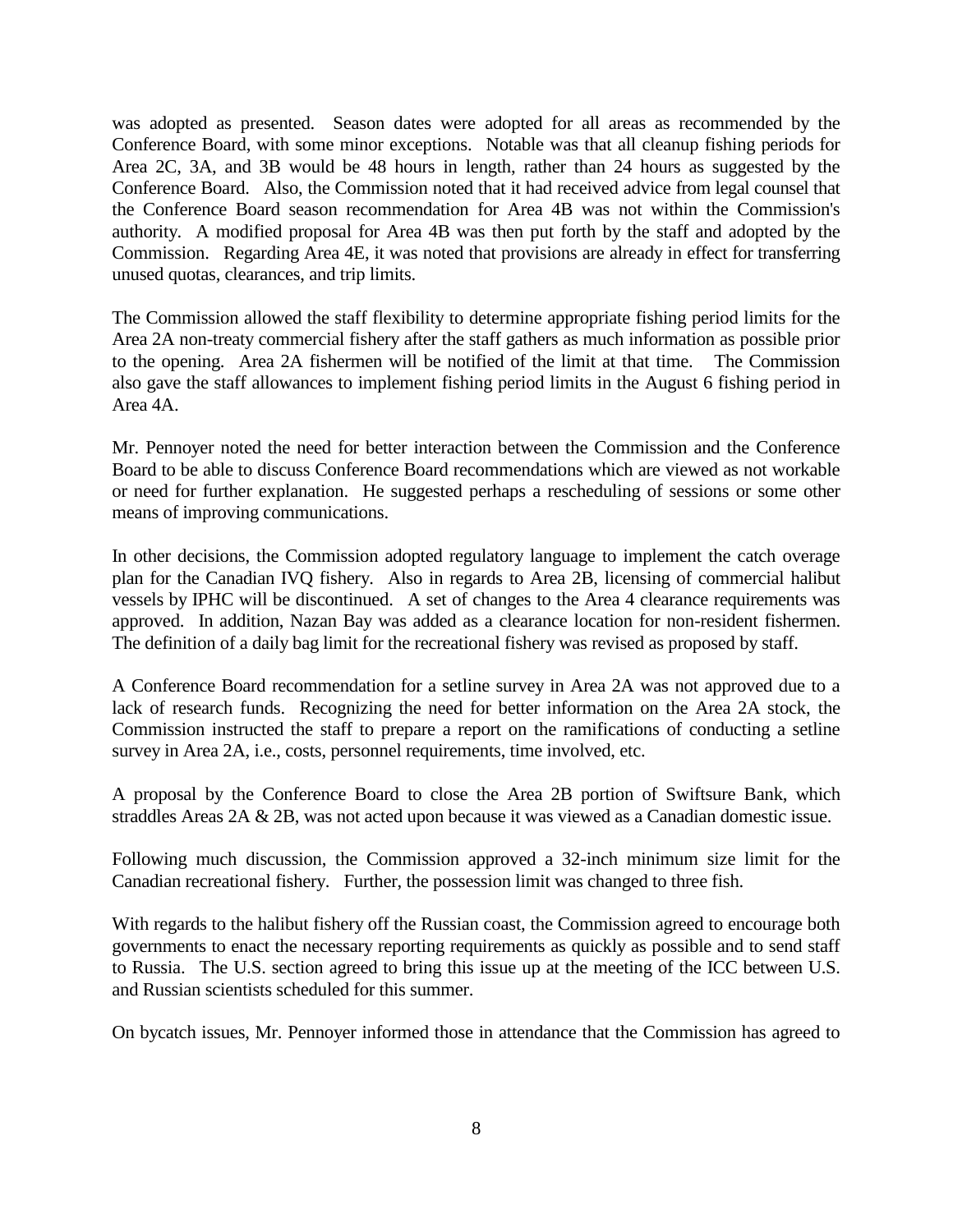supply additional funding to Canada for their program for 1992. He also commented on the North Pacific Fishery Management Council's bycatch reduction measures currently under way.

The Commission instructed the director to send letters to both the Pacific and North Pacific Councils in support of rationalizing the fishery in the respective jurisdictions. Dr. Wade expressed his serious concern over the lack of action by the U.S. in its efforts to rationalize the fishery during his tenure as commissioner and asked that the letters to governments express urgency in dealing with these issues.

In a closing statement, Dr. Beamish complimented the U.S. for its recent actions to reduce halibut bycatch off Alaska. He noted that Canada is also attempting to reduce its bycatch problem and that Canadian scientists will be working with the staff to further refine the distribution of impacts so that Canadian halibut fishermen will benefit from these reduction measures. On another topic, he noted that the 60/40 division of the Area 2 catch remains Canada's long term goal even though there have been annual departures, with which Canada is concerned. Lastly, he was quite pleased with the manner in which this year's meeting was conducted and feels that this is the way that fishery management should take place.

In his closing remarks, Mr. Pennoyer noted that he was pleased to see the national sections discussing actual measures to manage bycatch and sees some real concrete actions being taken by both sides.

Finally, Dr. Beamish and Mr. Pennoyer were selected chairman and vice chairman, respectively, for 1992. The Commission granted the staff authority to clean up the wording in the recommended regulations, as long as the changes were not substantive or change the intent.

The meeting was adjourned.

\_\_\_\_\_\_\_\_\_\_\_\_\_\_\_\_\_\_\_\_\_\_\_\_\_\_\_\_\_\_\_\_\_

Richard Beamish, Chairman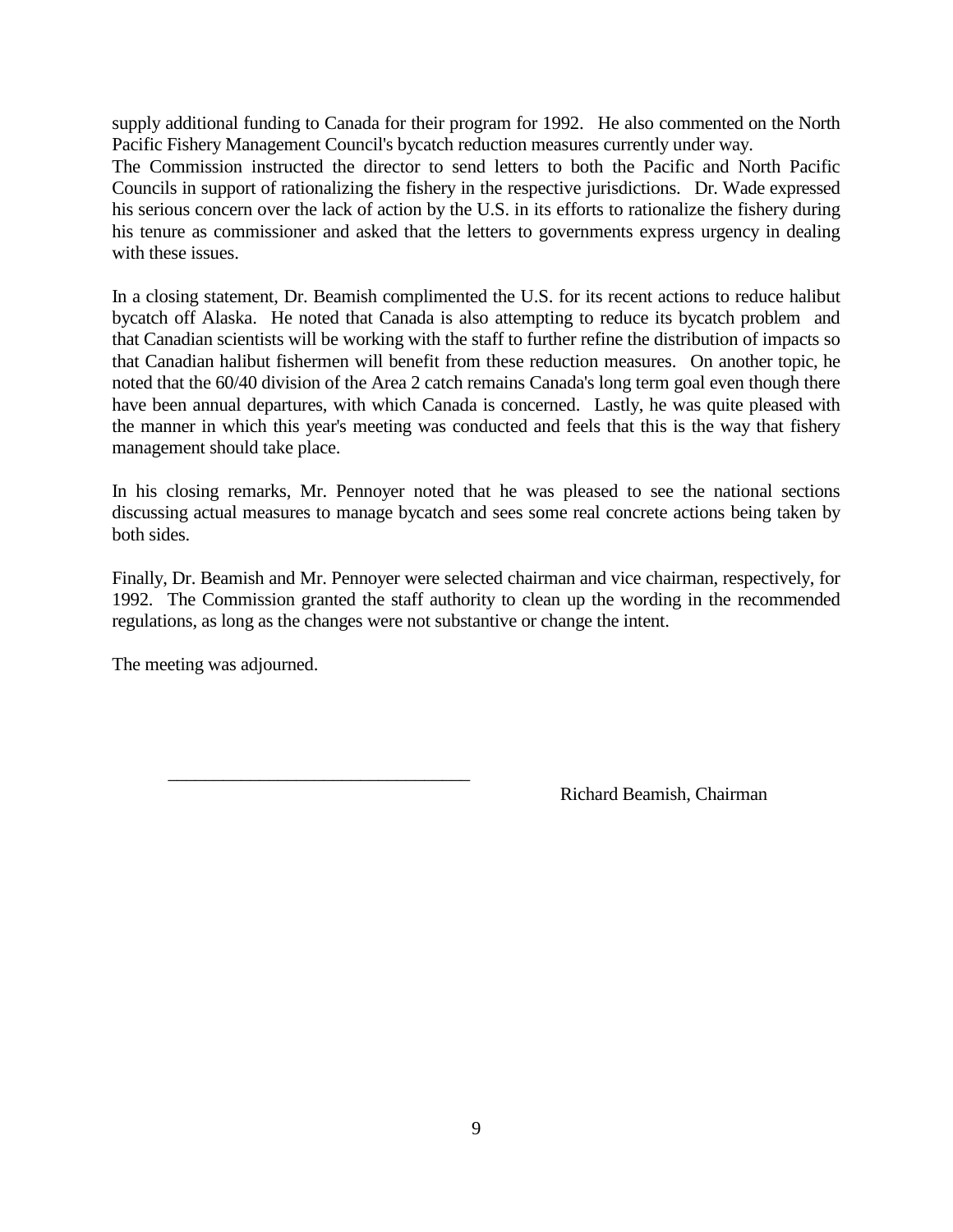# **SIXTY-EIGHTH ANNUAL MEETING Seattle, Washington**

## **LIST OF PARTICIPANTS**

**\_\_\_\_\_\_\_\_\_\_\_\_\_\_\_\_\_\_\_\_\_\_\_\_\_\_\_\_\_\_\_\_\_\_\_\_\_\_\_\_\_\_\_\_\_\_\_\_\_\_\_\_\_\_\_\_\_\_\_\_\_\_\_\_\_\_\_\_\_\_\_\_\_\_\_\_\_\_\_\_\_\_\_\_\_\_\_\_\_\_\_\_\_\_\_**

**\_\_**

## **Name Agency/Org'n/Vessel City, State/Prov**

| <b>Barry Ackerman</b>  | Dept. of Fisheries & Oceans             | Vancouver, B.C.   |
|------------------------|-----------------------------------------|-------------------|
| Robert Alverson        | Fishing Vessel Owner's Assoc.           | Seattle, WA       |
| <b>Curtis Anderson</b> | Ketchikan Marine Charters               | Ketchikan, AK     |
| <b>Rupe Andrews</b>    | Alaska Outdoor Council                  | Juneau, AK        |
| William Aron           | NMFS, Alaska Fisheries Science Center   | Seattle, WA       |
| <b>Bill Arterburn</b>  | Central Bering Sea Fishermen's Assoc.   | St. Paul Isl., AK |
| Greg Bargmann          | Wash. Dept. Fisheries                   | Seattle, WA       |
| Nazary Basargin        | K-Bay Fisheries Assoc.                  | Homer, AK         |
| Carol Batteen          | Fishing Vessel Owner's Assoc.           | Seattle, WA       |
| <b>Ed Best</b>         | <b>IPHC</b> staff - Retired             | Seattle, WA       |
| <b>Gregg Best</b>      | <b>HAB</b> Representative               | Comox, B.C.       |
| <b>Brian Bigler</b>    | <b>Wards Cove Packing</b>               | Seattle, WA       |
| Dan Bonney             | Alaska Marine Lines                     | Seattle, WA       |
| <b>Anton Bowers</b>    | F/V Pandad                              | Sitka, AK         |
| Craig Bowhay           | Northwest Indian Fish Comm.             | Forks, WA         |
| Wilbur Brown, Jr       | Kake Tribal Corp.                       | Kake, AK          |
| John Bruce             | Deep Sea Fishermen's Union              | Seattle, WA       |
| <b>Charles Bruches</b> | Consultant                              | Seattle, WA       |
| Sigurd Brynjolfson     | Pac. Coast Fishing Vessel Owner's Guild | Delta, B.C.       |
| <b>Ernest Carlson</b>  | F/V Desperado                           | Chignik, AK       |
| <b>Forrest Carvey</b>  | <b>NMFS</b> Enforcement                 | Seattle, WA       |
| Linda Chaves           | <b>NMFS</b>                             | Seattle, WA       |
| <b>Rick Clark</b>      | <b>Westport Charters</b>                | Westport, WA      |
| Neal Coenen            | Oregon Dept. Fish & Wildlife            | Newport, OR       |
| <b>Eileen Cooney</b>   | <b>NOAA General Counsel</b>             | Seattle, WA       |
| <b>Steve Davis</b>     | LGL Alaska Research Assoc.              | Anchorage, AK     |
| Peter DeGreef          | Pac. Coast Fishing Vessel Owner's Guild | Victoria, B.C.    |
| William Dilday         | U.S. Dept of State                      | Washington, DC    |
| George Dirks           | Atka Fishermen's Assoc.                 | Atka, AK          |
| <b>Robert Dolan</b>    | S.E. Fishermen's Coalition              | Juneau, AK        |
| Philip Eby             | B.C. Fishing Vessel Owner's Assoc.      | Vancouver, B.C.   |
| Arne Einmo             | F/V Polaris                             | Seattle, WA       |
| David Flannagan        | <b>NMFS</b> Enforcement                 | Juneau, AK        |
| Dan Foley              | <b>North Pacific Processors</b>         | Seattle, WA       |
| <b>Bill Foster</b>     | Sitka Charter Boat Assoc.               | Sitka, AK         |
| <b>Bert Foulds</b>     | Dept. of Fisheries & Oceans             | Ottawa, ON        |
| <b>Sandy Fraser</b>    | B.C. Ministry of Agric & Fish           | Victoria, B.C.    |
| Judith Freeman         | Wash. Dept. Fisheries                   | Olympia, WA       |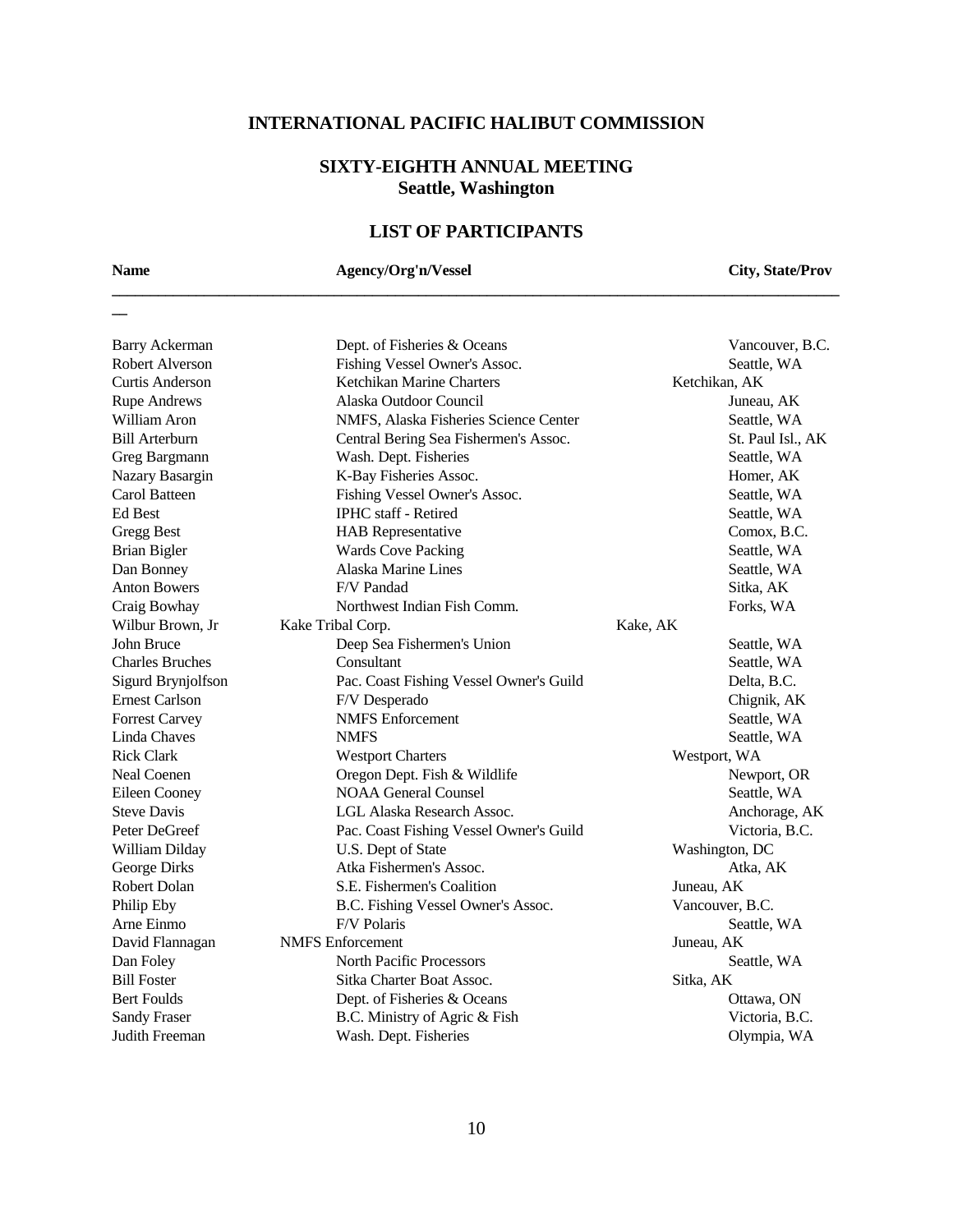Steve Freese Seattle, WA Robert Gerbracht Ocean Fish & Far West Vancouver, B.C. Harvey Gifford Pac. Coast Fishing Vessel Owner's Guild Delta, B.C. Art Goddard Canadian Consulate Canadian Consulate Seattle, WA Pim Golden Canadian Coast Guard Vancouver, B.C. Dan Gorham Deep Sea Charters Homer, AK Jan Gorham Homer Charter Assoc. Homer, AK Bud Graham Dept. of Fisheries & Oceans Vancouver, B.C. Pete Granger Seafood Producer's Coop. The Seafood Producer's Coop. The Bellingham, WA Shari Gross Halibut Assoc. of North America Seattle, WA Tom Hampton Sport Fisherman Sport Fisherman Neah Bay, WA Peter Hanson Wash. State Charter Boat Assoc. Neah Bay, WA Jim Harp **The Community Community** Cuinault Tribe **Forks**, WA Shigeto Hase Int'l. North Pac. Fisheries Comm. Vancouver, B.C. Jim Heims Sport fisherman Poulsbo, WA Terry Henshaw Annieville Halibut Assoc. Delta, B.C. James Heston Valdez Charter Boat Assoc. Valdez, AK Bill Hines **State State State State State State State State State State State State State State State State State State State State State State State State State State State State State State State State State State State** Ralph Hoard **Icicle Seafoods** Seattle, WA Harold Hoem Fishing Vessel Owner's Assoc. Twisp, WA Dennis Jackson Kake Tribal Corp. Kake, AK Clarence Jackson Kake Tribal Corp. Kake, AK Gordon Jackson **Kake Tribal Corp.** Tuneau, AK Steve Jangaard Fishing Vessel Owner's Assoc. Seattle, WA Gordon Jensen Petersburg Vessel Owner's Assoc. Petersburg, AK Don Johannes Annieville Halibut Assoc. Delta, B.C. Steve Joner Makah Fisheries Management Neah Bay, WA Henrich Kakak, Sr. Kake Tribal Corp. The Contract Contract Contract Contract Contract Contract Contract Contract Contract Contract Contract Contract Contract Contract Contract Contract Contract Contract Contract Contract C Bill Kelliher **K** Fish Co & HANA Edmonds, WA Kathryn Kinnear Kodiak Longliner's Assoc. Kodiak, AK Jack Knutsen Fishing Vessel Owner's Assoc. Seattle, WA Rena Kudrin **IRA Tribal Council St. Paul Isl., AK** Norma Larsen F/V Valorous F/V Valorous Seattle, WA Lloyd Larsen **EXA** F/V Valorous **Seattle, WA** Seattle, WA Eric Larson F/V Cindy Lee Bellingham, WA Bruce Leaman Dept. of Fisheries & Oceans Nanaimo, B.C. Arne Lee Fishing Vessel Owner's Assoc. Seattle, WA Loh-Lee Low NMFS Seattle, WA Mark Lundsten Fishing Vessel Owner's Assoc. Seattle, WA Bill Lutton **NMFS** Enforcement Seattle, WA Joe Mahr USCGC Ironwood Kodiak, AK Rick Malsed Fishing Vessel Owner's Assoc. Seattle, WA Nivolaik Martushen K-Bay Fisheries Assoc. Homer, AK Chuck McGurren Kiwi Charters Homer, AK Jennifer McGurren Kiwi Charters Homer, AK John McHenry Fishing Vessel Owner's Assoc. Seattle, WA Patrick McKay Glacier Angler Charters Valdez, AK David McLean Wards Cove Packing Seattle, WA Steve Meadows **Community** Quileute Tribe **LaPush, WA** LaPush, WA Basso Menzies Prince Rupert Vessel Owner's Assoc. Prince Rupert,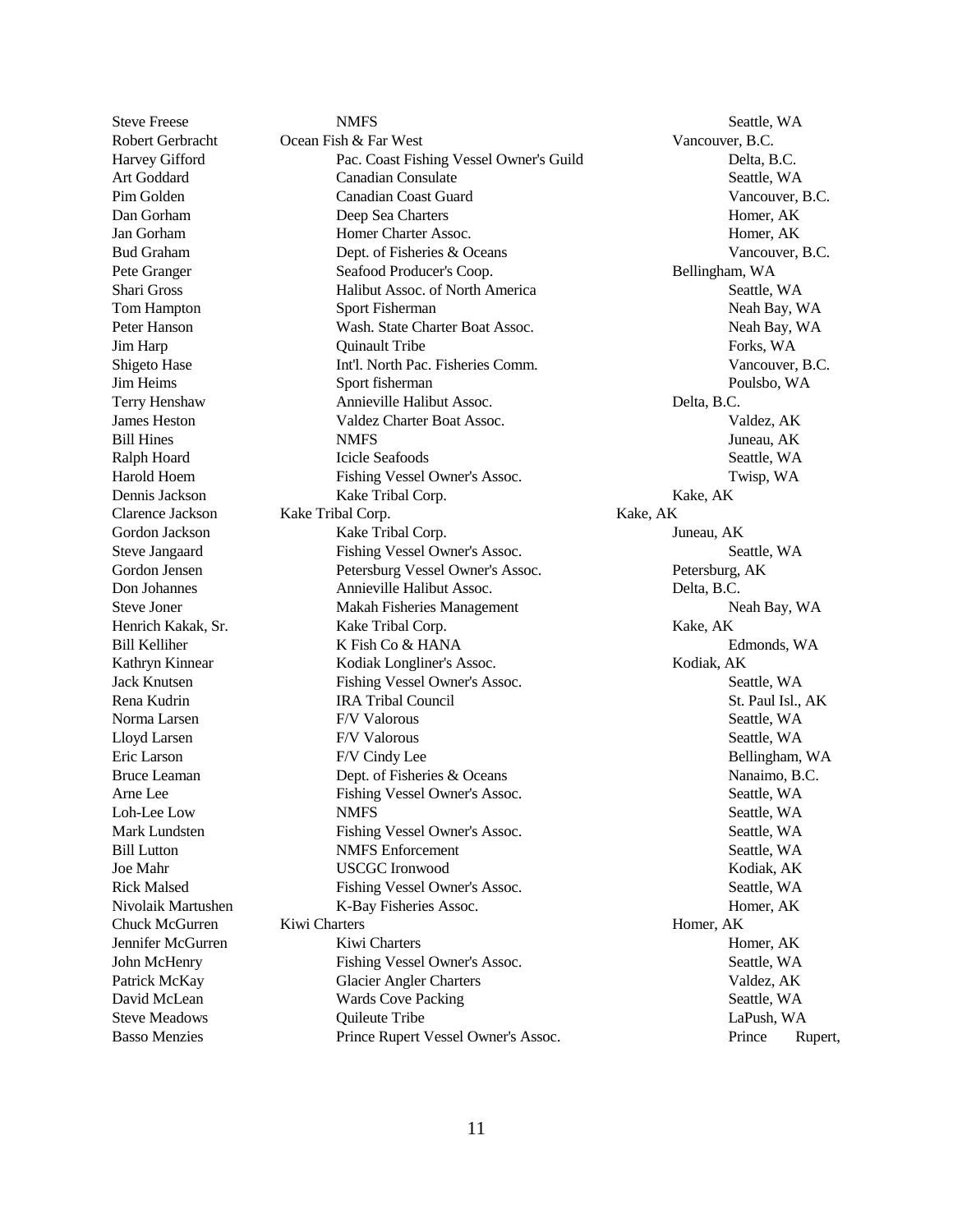B.C. Scott Meyer **ADF&G** Anchorage, AK B.C. AK

Mel Moon Quileute Tribe LaPush, WA Gary Moore **Seattle, WA Wards Cove Packing Seattle, WA Seattle, WA Seattle**, WA Wakako Morris **INPFC** INPEC **Vancouver, B.C.** Sam Murad Seattle, Wards Cove Packing Seattle, WA William Nicholson Bristol Bay Longline/Gillnet Co-op Dillingham, AK Don Nordstrom Farwest Fisheries, Inc. Seattle, WA Eric Norman Pelican Seafoods Pelican, AK Norman Norman UFAWU Vancouver, B.C. Kris Norosz Petersburg Vessel Owner's Assoc. Petersburg, AK Jacob Nyce Northern Native Fishing Corp. Prince Rupert, Tory O'Connel ADF&G Sitka, AK Chris Oliver North Pacific Fishery Management Council Anchorage, AK Eric Olsen Fishing Vessel Owner's Assoc. Seattle, WA Helmut Opolka Fishing Vessel Owner's Assoc. Seattle, WA David Osterback Peninsula Marketing Assoc. Sand Point, AK Ron Pennington sport fisherman sport fisherman Neah Bay, WA Michael Pettis **F/V** Challenge **Newport, OR** Newport, OR Bryon Pfundt Petersburg Vessel Owner's Assoc. Petersburg, AK Iliodor Philemonof Central Bering Sea Fishermen's Assoc. St. George Isl., Perfenia Pletnikoff Central Bering Sea Fishermen's Assoc. St. Paul Isl., AK Jonathan Pollard NOAA General Counsel Juneau, AK Clinton Riis Farwest Fisheries, Inc. Seattle, WA Bob Ringo Bureau of Indian Affairs **Portland**, OR Joe Rohleder Oregon Coast Charterboat Waldport, OR John Roos Pacific Seafood Processors Assoc. Seattle, WA Gary Sanders **Ak.** Dept. Fish & Game Juneau, AK Michael Sandra Pac. Coast Fishing Vessel Owner's Guild Comox, B.C. Kevin Sather Fishing Vessel Owner's Assoc. Bothell, WA Drew Scalzi North Pacific Fisheries Assoc Homer, AK Dale Schwarzmiller Peter Pan Seafoods Seattle, WA Joe Scordino **NMFS** Seattle, WA John Secord B.C. Fishing Vessel Owner's Assoc. Vancouver, B.C. Dave Serts USCGC Ironwood Kodiak, AK Steve Shapiro **Pacific Fishing magazine** Seattle, WA Ralph Shaw Sport Fishing Advisory Board Vancouver, B.C. Tom Shields **Archipelago Marine Research** Victoria, B.C. Darrel Shreve Valdez Charter Boat Assoc. Valdez, AK Bob Sicard F/V Talon Petersburg, AK Mark Snigaroff **Atka Fishermen's Assoc.** Atka, AK Tom Spelta Seattle Seafoods Seattle Seafoods Seattle, WA Steve Spleen Washington Trollers Assoc. Bellevue, WA Rick Steen Sport Fishing Advisory Board Duncan, B.C. Bob Steinbock Dept. of Fisheries & Oceans Ottawa, ON Ottawa, ON Jeff Stephan United Fishermen's Marketing Assoc. Kodiak, AK Clyde Sterling Peter Pan Seafoods Seattle, WA Russell Surc Makah Fisheries Management Neah Bay, WA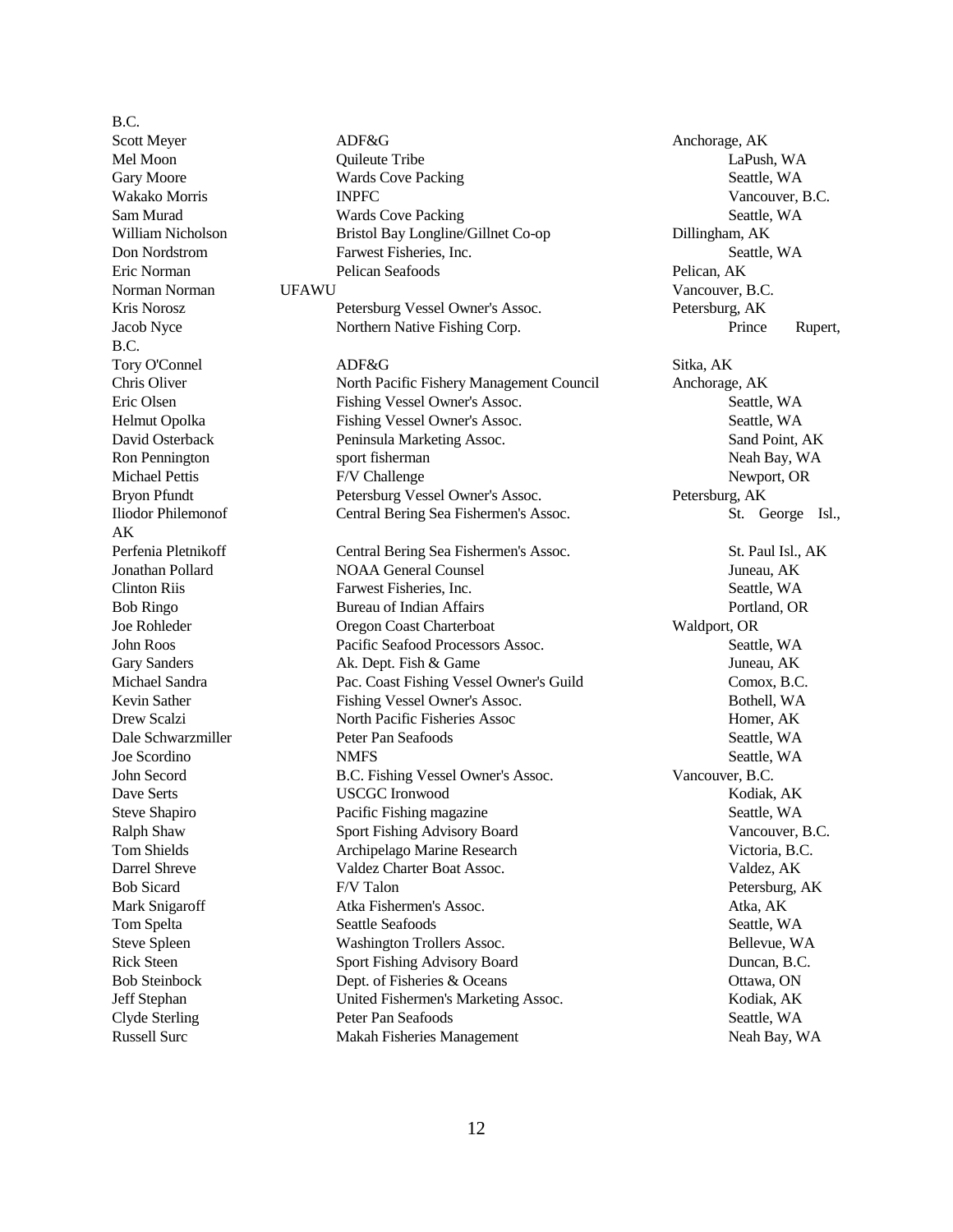James Swift ALFS ALFS ALFS Sitka, AK Joe Terry NMFS, Alaska Fisheries Science Center Seattle, WA Harold Thompson Sitka Sound Seafoods Sitka, AK Arni Thomson Alaska Crab Coalition Seattle, WA Bruce Turris Dept. of Fisheries & Oceans Vancouver, B.C. Robin Tuttle MMFS NMFS Washington, D.C. John van Amerongen Alaska Fisherman's Journal Seattle, WA Stanley Weikal F/V Hombre The Mt. Vernon, WA Dick Whittaker Kake Tribal Corp. Kake Tribal Corp. Eric Wickham Pac. Coast Fishing Vessel Owner's Guild Vancouver, B.C. John Wilks North Pacific Halibut Fishermen's Assoc. Qualicum, B.C. Gary Williamson B.C. Black Cod Assoc. White Rock, B.C. John Woodruff **Icicle Seafoods** Seward, AK Robert Wurm Kodiak Longline Assoc. Kodiak, AK Russ Wyatt Alaska Troller's Assoc. Juneau, AK Richard Zacharof IRA Tribal Council St. Paul Isl., AK